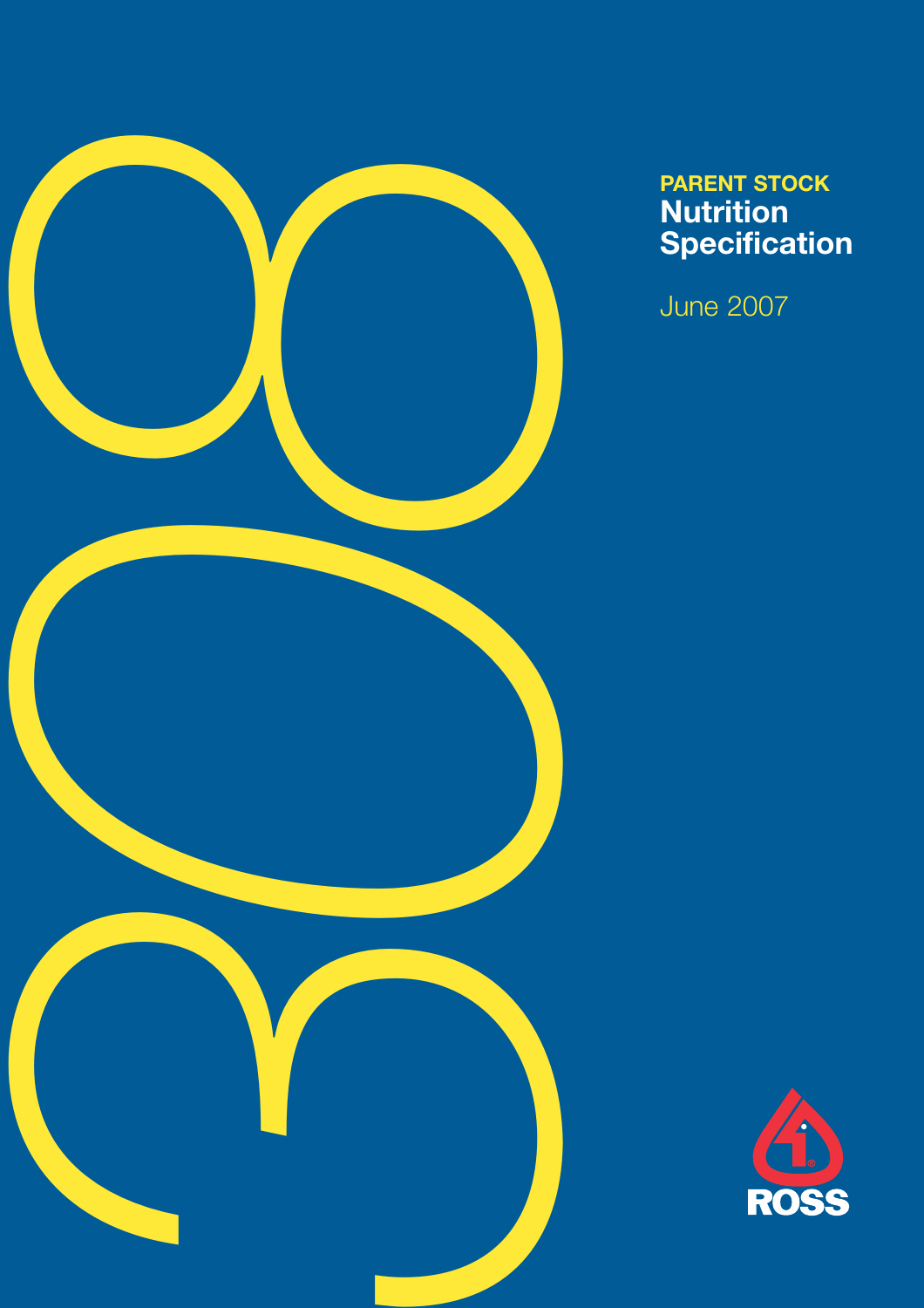#### **Introduction**

This booklet contains the nutrition specifications for **Ross 308** Parent Stock and is to be used with the **Ross 308** Parent Stock Management Manual.

#### **Performance**

To achieve optimal reproductive performance, it is important that the bodyweight profiles recommended in the Ross Parent Stock Performance Objectives are followed. For the nutritional recommendations that follow, nutrient specifications presented have been based upon daily energy allocations that enable bodyweight profiles to be achieved.

These are global recommendations. The specifications are therefore presented in two sections, recognising two distinct strategies for breeder management which can be summarised as:



**OR**



**To have 5% production at 23 weeks of age, with first light stimulation before 21 weeks (up to 146 days of age)**

The former is the most common strategy worldwide and is described in Section *1*of this booklet. Section 2 describes the strategy to achieve 5% production at 23 weeks of age.

The feed specifications are based on either a 2-stage or 4-stage rearing programme. In areas where the first light stimulation occurs after 21 weeks of age, it is usual for a 2-stage rearing programme to be used.

In areas where the first light stimulation occurs before 21 weeks of age, it is common to use a 4-stage programme, but this could also be used when the first light stimulation occurs after 21 weeks of age.

Feed specifications and feed allocations have been produced for the two strategies, based on set energy values of 2800 kcal/kg and 2600 kcal/kg.

**It must be remembered that these are examples and adjustments to nutrient inclusion will have to be made if energy value is altered. Feed allocation should be determined by bodyweight and therefore altered to maintain the recommended weight profile.** 

**We recommend that you use the specifications which best relate to your production strategy.**

It may be beneficial to use a specific male feed during the production period. An example specification can be found on page 12 of this booklet.

The local Nutrition Service Manager or Technical Service Manager should be consulted for more specialised situations and for advice on local markets.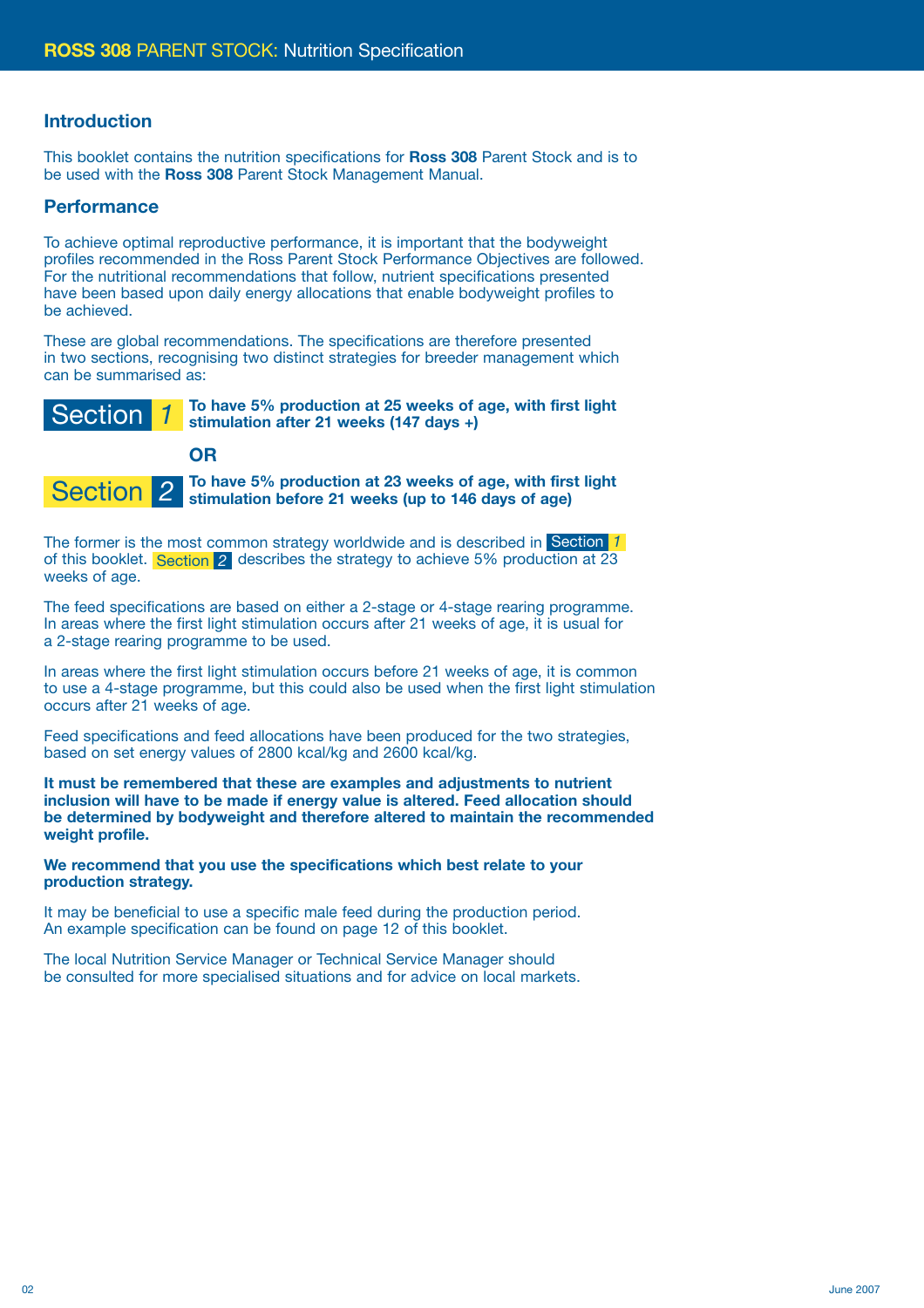## **ROSS 308** PARENT STOCK: Nutrition Specification

#### **Contents**

| 05 | Section 1 | <b>Example Female Parent Stock Nutrient Specifications</b> |
|----|-----------|------------------------------------------------------------|
| 06 | Section 1 | <b>Female Parent Stock Energy and Feed Allocation</b>      |
| 07 | Section 1 | <b>Male Parent Stock Energy and Feed Allocation</b>        |
|    |           |                                                            |
| 09 | Section 2 | <b>Example Female Parent Stock Nutrient Specifications</b> |
| 10 | Section 2 | <b>Female Parent Stock Energy and Feed Allocation</b>      |
|    |           |                                                            |
| 11 | Section 2 | <b>Male Parent Stock Energy and Feed Allocation</b>        |

**12 Example Male Parent Stock Nutrient Specifications**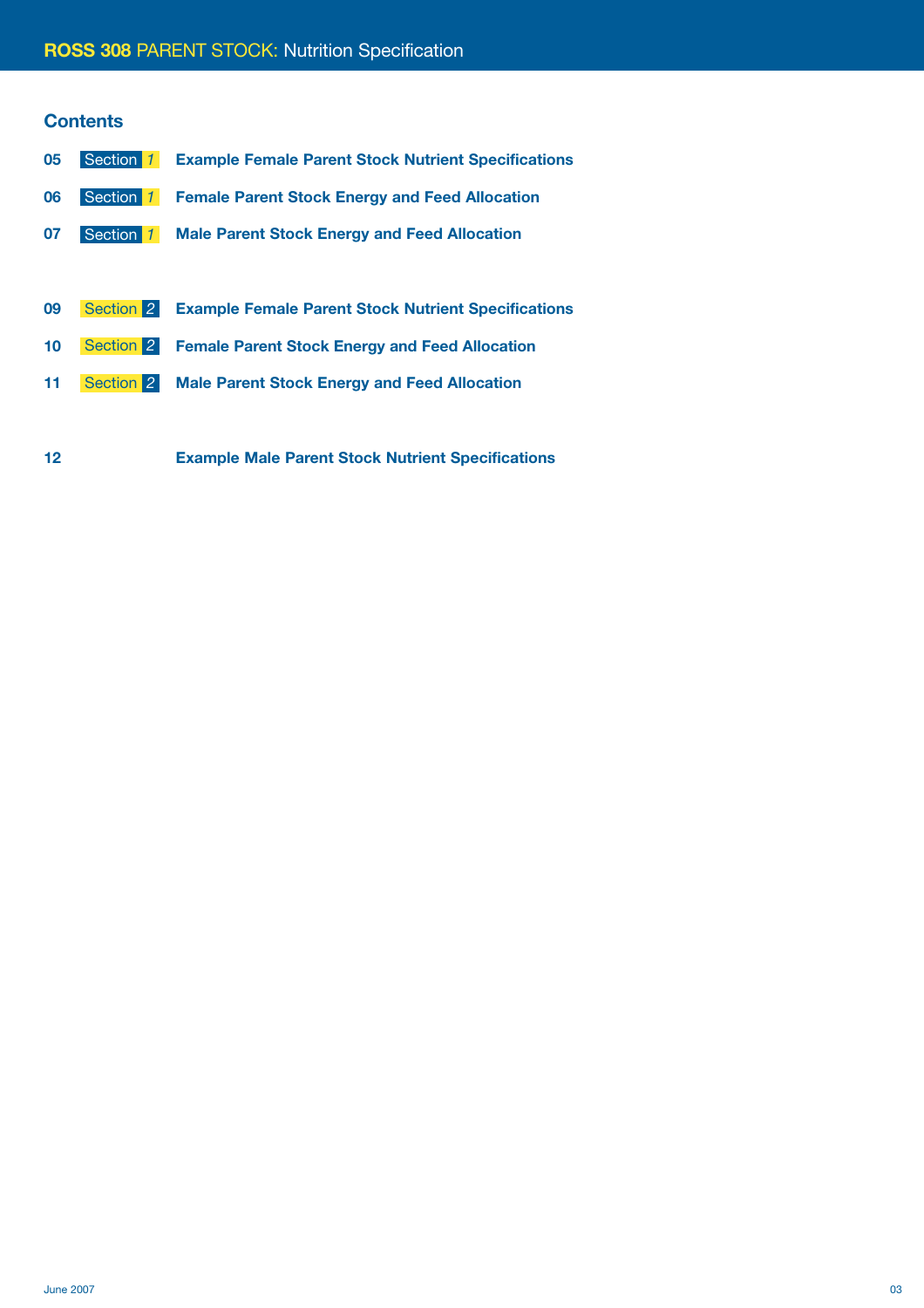# Section *1*

**To have 5% production at 25 weeks of age, with first light stimulation after 21 weeks (147 days +)**

- **05 Example Female Parent Stock Nutrient Specifications** Section *1*
- **06** Section 1 Female Parent Stock Energy and Feed Allocation
- **07** Section 1 Male Parent Stock Energy and Feed Allocation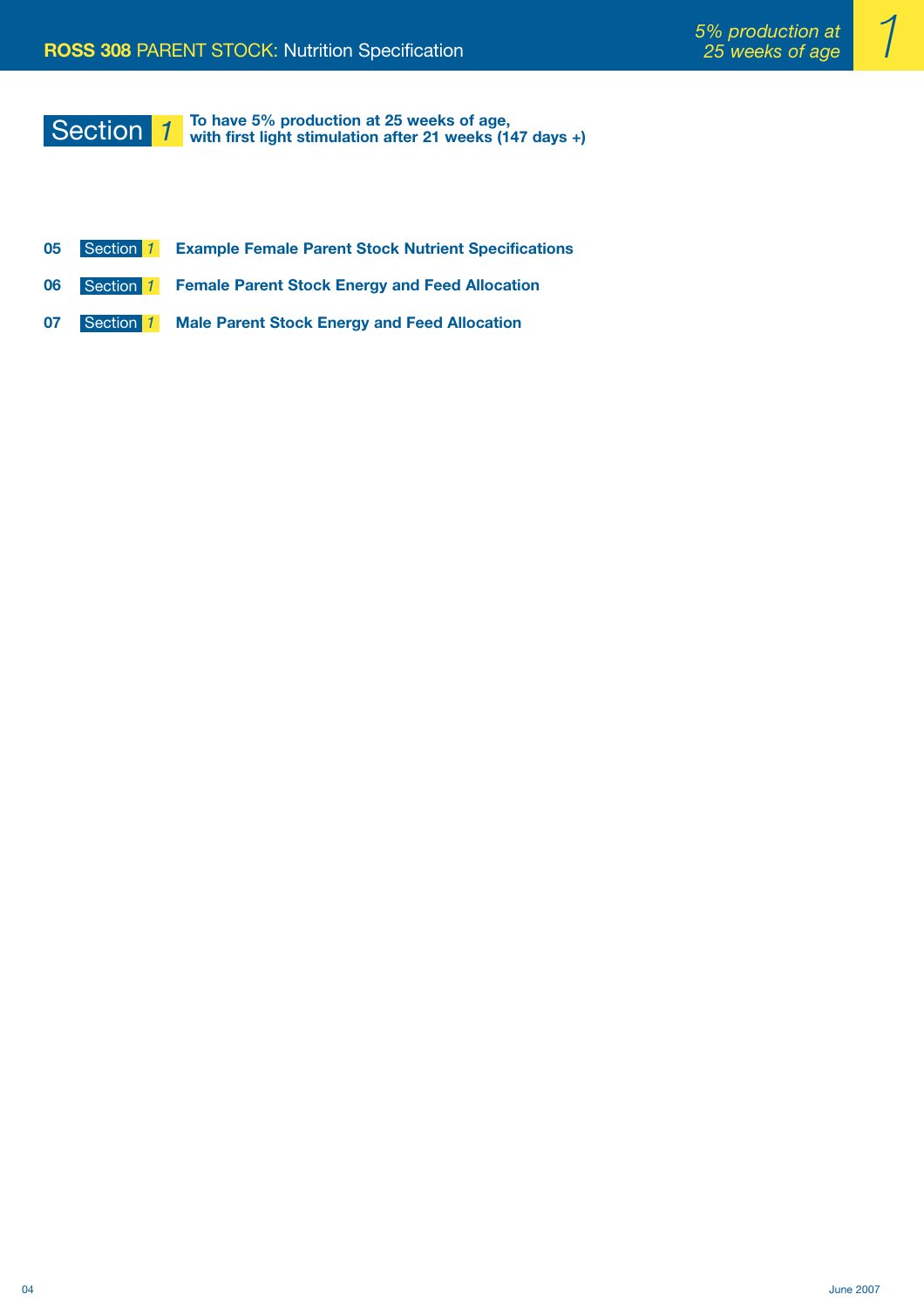## **Example Female Parent Stock Nutrient Specifications**

## Two Stage Rearing Programme

#### First light stimulation **after** 21 weeks (147 days +) - **5% production at 25 weeks of age**

|                             |           | <b>Starter</b> |                     | Grower              |                     | <b>Breeder</b>     |                     |
|-----------------------------|-----------|----------------|---------------------|---------------------|---------------------|--------------------|---------------------|
| Age fed                     | days      |                | $0 - 28$            | 28 to 5% production |                     | from 5% production |                     |
| Energy per kg               | kcal      | 2800           |                     | 2800                |                     | 2800               |                     |
|                             | <b>MJ</b> |                | 11.7                | 11.7                |                     |                    | 11.7                |
|                             |           |                |                     |                     |                     |                    |                     |
| <b>AMINO ACIDS*</b>         |           | <b>Total</b>   | Digest <sup>1</sup> | <b>Total</b>        | Digest <sup>1</sup> | <b>Total</b>       | Digest <sup>1</sup> |
|                             |           |                |                     |                     |                     |                    |                     |
| Lysine                      | %         | 1.01           | 0.90                | 0.74                | 0.66                | 0.65               | 0.58                |
| Methionine & Cystine        | %         | 0.79           | 0.70                | 0.62                | 0.55                | 0.58               | 0.52                |
| Methionine                  | %         | 0.38           | 0.35                | 0.30                | 0.27                | 0.30               | 0.28                |
| Threonine                   | %         | 0.71           | 0.62                | 0.56                | 0.49                | 0.48               | 0.42                |
| Valine                      | %         | 0.81           | 0.70                | 0.64                | 0.55                | 0.56               | 0.49                |
| iso-Leucine                 | %         | 0.70           | 0.61                | 0.56                | 0.50                | 0.53               | 0.46                |
| Arginine                    | %         | 1.08           | 0.97                | 0.84                | 0.76                | 0.69               | 0.62                |
| Tryptophan                  | %         | 0.17           | 0.14                | 0.17                | 0.15                | 0.15               | 0.13                |
|                             |           |                |                     |                     |                     |                    |                     |
| <b>Crude Protein</b>        | %         |                | 19.00               |                     | 15.00               |                    | 14.50-15.50         |
|                             |           |                |                     |                     |                     |                    |                     |
| <b>MINERALS*</b>            |           |                |                     |                     |                     |                    |                     |
|                             |           |                |                     |                     |                     |                    |                     |
| Calcium                     | %         |                | 1.00                |                     | 0.90                |                    | 3.00                |
| <b>Available Phosphorus</b> | %         |                | 0.45                |                     | 0.42                |                    | 0.35                |
| Sodium                      | %         |                | $0.16 - 0.23$       |                     | $0.16 - 0.23$       |                    | $0.16 - 0.23$       |
| Chloride                    | %         |                | $0.16 - 0.23$       | $0.16 - 0.23$       |                     |                    | $0.16 - 0.23$       |
| Potassium                   | %         |                | $0.40 - 0.90$       |                     | $0.40 - 0.90$       |                    | $0.60 - 0.90$       |
|                             |           |                |                     |                     |                     |                    |                     |
| <b>ADDED TRACE</b>          |           |                |                     |                     |                     |                    |                     |
| <b>MINERALS PER KG</b>      |           |                |                     |                     |                     |                    |                     |
|                             |           |                | 16                  |                     | 16                  |                    | 10                  |
| Copper<br>lodine            | mg        |                | 1.25                | 1.25                |                     |                    | 2.00                |
| Iron                        | mg<br>mg  |                | 40                  |                     | 40                  |                    | 50                  |
| Manganese                   | mg        |                | 120                 |                     | 120                 |                    | 120                 |
| Selenium                    | mg        |                | 0.30                | 0.30                |                     |                    | 0.30                |
| Zinc                        | mg        |                | 100                 | 100                 |                     |                    | 100                 |
|                             |           |                |                     |                     |                     |                    |                     |
| <b>ADDED VITAMINS</b>       |           | Wheat          | <b>Maize</b>        | Wheat               | <b>Maize</b>        | Wheat              | <b>Maize</b>        |
| <b>PERKG</b>                |           | based          | based               | based               | based               | based              | based               |
|                             |           | feed           | feed                | feed                | feed                | feed               | feed                |
|                             |           |                |                     |                     |                     |                    |                     |
| Vitamin A                   | iu        | 11000          | 10000               | 11000               | 10000               | 12000              | 11000               |
| Vitamin D <sub>3</sub>      | iu        | 3500           | 3500                | 3500                | 3500                | 3500               | 3500                |
| Vitamin E                   | iu        | 60             | 60                  | 45                  | 45                  | 100                | 100                 |
| Vitamin K (Menadione)       | mg        | 3              | 3                   | $\overline{2}$      | $\overline{2}$      | 5                  | 5                   |
| Thiamin (B1)                | mg        | 3              | 3                   | $\overline{2}$      | $\overline{2}$      | 3                  | 3                   |
| Riboflavin (B2)             | mg        | 6              | 6                   | 5                   | 5                   | 12                 | 12                  |
| Nicotinic Acid              | mg        | 30             | 35                  | 25                  | 30                  | 50                 | 55                  |
| Pantothenic Acid            | mg        | 13             | 15                  | 13                  | 15                  | 13                 | 15                  |
| Pyridoxine (B6)             | mg        | 4              | 3                   | 3                   | $\overline{2}$      | 5                  | $\overline{4}$      |
| <b>Biotin</b>               | mg        | 0.20           | 0.15                | 0.20                | 0.15                | 0.30               | 0.25                |
| <b>Folic Acid</b>           | mg        | 1.50           | 1.50                | 1.00                | 1.00                | 2.00               | 2.00                |
| Vitamin B12                 | mg        | 0.02           | 0.02                | 0.02                | 0.02                | 0.03               | 0.03                |
|                             |           |                |                     |                     |                     |                    |                     |
| <b>MINIMUM</b>              |           |                |                     |                     |                     |                    |                     |
| <b>SPECIFICATION</b>        |           |                |                     |                     |                     |                    |                     |
|                             |           |                |                     |                     |                     |                    |                     |
| Choline per kg              | mg        |                | 1400                |                     | 1400                |                    | 1000                |
| Linoleic Acid               | %         |                | 1.00                |                     | 1.00                |                    | $1.20 - 1.50$       |

 $Digest<sup>1</sup> = Digestible$ 

*\* Energy base value. Nutrients should be factored accordingly when feeding differing energy values.*

#### **NOTES**

*These feed specifications should be used as a guide. They require adjustment for local conditions, legislation and markets.*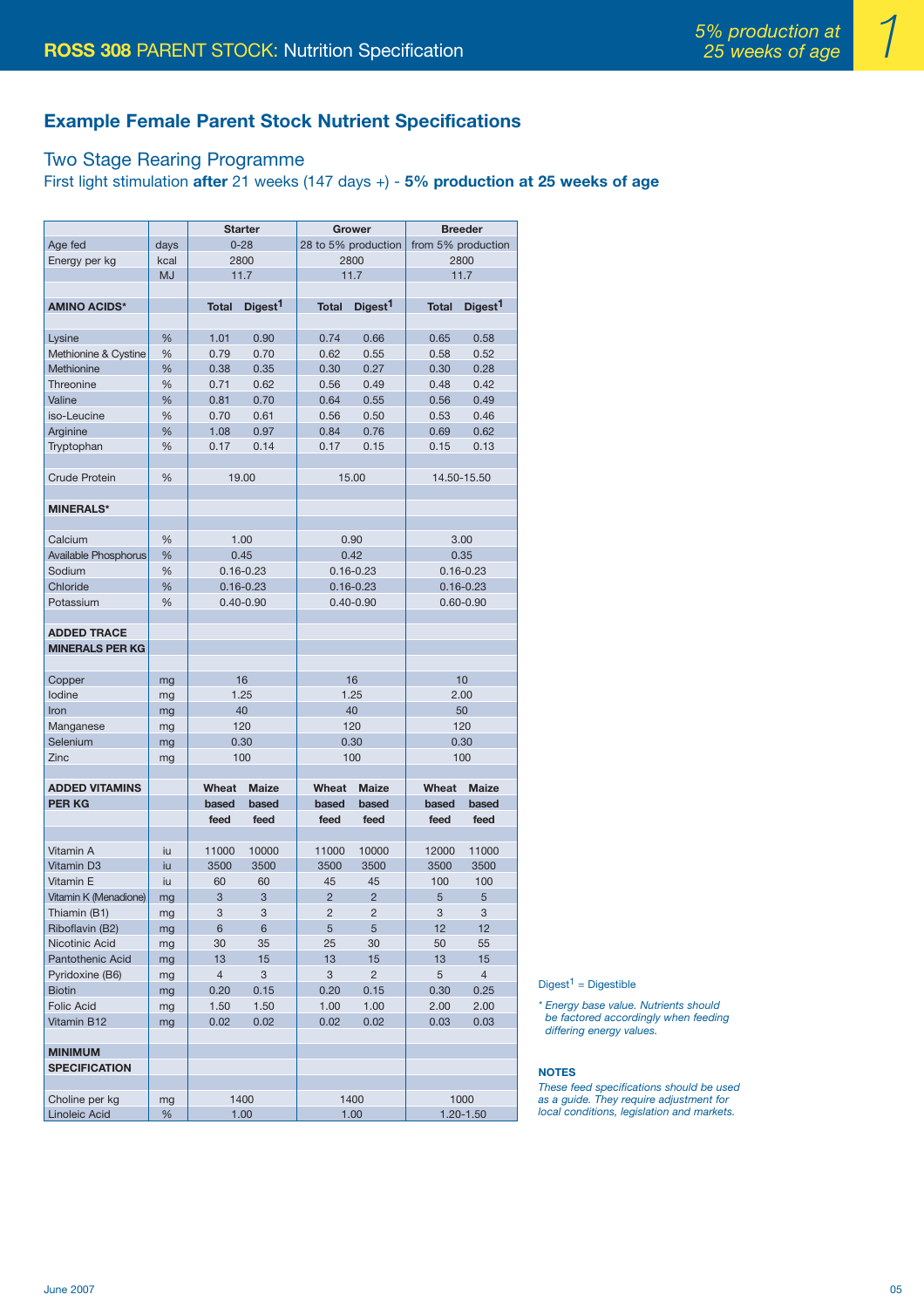## **Female Parent Stock Energy and Feed Allocation**

#### Two Stage Rearing Programme

First light stimulation **after** 21 weeks (147 days +) - **5% production at 25 weeks of age**

| Age<br>(days)  | Age<br>(weeks) | Energy<br>Allocation<br>(kcal/bird/day) | Feed<br>(g/bird/day) |
|----------------|----------------|-----------------------------------------|----------------------|
| 0              | 0              |                                         | ad lib               |
| $\overline{7}$ | 1              | 70                                      | 25                   |
| 14             | $\overline{2}$ | 81                                      | 29                   |
| 21             | 3              | 92                                      | 33                   |
| 28             | $\overline{4}$ | 109                                     | 39                   |
| 35             | 5              | 123                                     | 44                   |
| 42             | 6              | 129                                     | 46                   |
| 49             | 7              | 134                                     | 48                   |
| 56             | 8              | 140                                     | 50                   |
| 63             | 9              | 146                                     | 52                   |
| 70             | 10             | 151                                     | 54                   |
| 77             | 11             | 157                                     | 56                   |
| 84<br>91       | 12<br>13       | 162                                     | 58<br>60             |
| 98             | 14             | 168<br>174                              | 62                   |
| 105            | 15             | 182                                     | 65                   |
| 112            | 16             | 196                                     | 70                   |
| 119            | 17             | 210                                     | 75                   |
| 126            | 18             | 227                                     | 81                   |
| 133            | 19             | 246                                     | 88                   |
| 140            | 20             | 269                                     | 96                   |
| 147            | 21             | 291                                     | 104                  |
| 154            | 22             | 316                                     | 113                  |
| 161            | 23             | 339                                     | 121                  |
| 168            | 24             | 364                                     | 130                  |
| 175            | 25             | 389                                     | 139                  |
| 182            | 26             | 412                                     | 147                  |
| 189            | 27             | 437                                     | 156                  |
| 196            | 28             | 462                                     | 165                  |
| 203            | 29             | 462                                     | 165                  |
| 210            | 30             | 462                                     | 165                  |
| 217            | 31             | 462                                     | 165                  |
| 224            | 32             | 462                                     | 165                  |
| 231            | 33             | 462                                     | 165                  |
| 238            | 34             | 462                                     | 165                  |
| 245            | 35             | 462                                     | 165                  |
| 252            | 36             | 459                                     | 164                  |
| 259            | 37             | 459                                     | 164                  |
| 266            | 38             | 456                                     | 163                  |
| 273            | 39             | 456                                     | 163                  |
| 280            | 40             | 454                                     | 162                  |
| 287            | 41             | 454                                     | 162                  |
| 294            | 42             | 451                                     | 161                  |
| 301            | 43             | 448                                     | 160                  |
| 308            | 44             | 448                                     | 160                  |
| 315            | 45             | 445                                     | 159                  |
| 322<br>329     | 46<br>47       | 445<br>442                              | 159                  |
| 336            | 48             | 442                                     | 158<br>158           |
| 343            | 49             | 440                                     | 157                  |
| 350            | 50             | 437                                     | 156                  |
| 357            | 51             | 437                                     | 156                  |
| 364            | 52             | 434                                     | 155                  |
| 371            | 53             | 434                                     | 155                  |
| 378            | 54             | 431                                     | 154                  |
| 385            | 55             | 431                                     | 154                  |
| 392            | 56             | 428                                     | 153                  |
| 399            | 57             | 426                                     | 152                  |
| 406            | 58             | 426                                     | 152                  |
| 413            | 59             | 423                                     | 151                  |
| 420            | 60             | 423                                     | 151                  |
| 427            | 61             | 420                                     | 150                  |
| 434            | 62             | 420                                     | 150                  |
| 441            | 63             | 417                                     | 149                  |

448 64 414 148

#### **Female Parent Stock Nutrient Allocations at Peak Production**

| <b>Nutrient</b>        | <b>Nutrient Allocation</b> |
|------------------------|----------------------------|
|                        | at Peak                    |
|                        |                            |
| Energy (kcal/bird/day) | 462                        |
|                        |                            |
| <b>DIGESTIBLE</b>      |                            |
| <b>AMINO ACIDS</b>     |                            |
| mg/bird/day            |                            |
|                        |                            |
| Lysine                 | 950                        |
| Methionine & Cystine   | 850                        |
| Methionine             | 460                        |
| Threonine              | 700                        |
| Valine                 | 810                        |
| iso-Leucine            | 765                        |
| Arginine               | 1020                       |
| Tryptophan             | 220                        |
|                        |                            |
| <b>MINERALS</b>        |                            |
| mg/bird/day            |                            |
|                        |                            |
| Calcium                | 4950                       |
| Available Phosphorus   | 580                        |

**NOTES**

*These feed specifications should be used as a guide. They require adjustment for local conditions, legislation and markets.*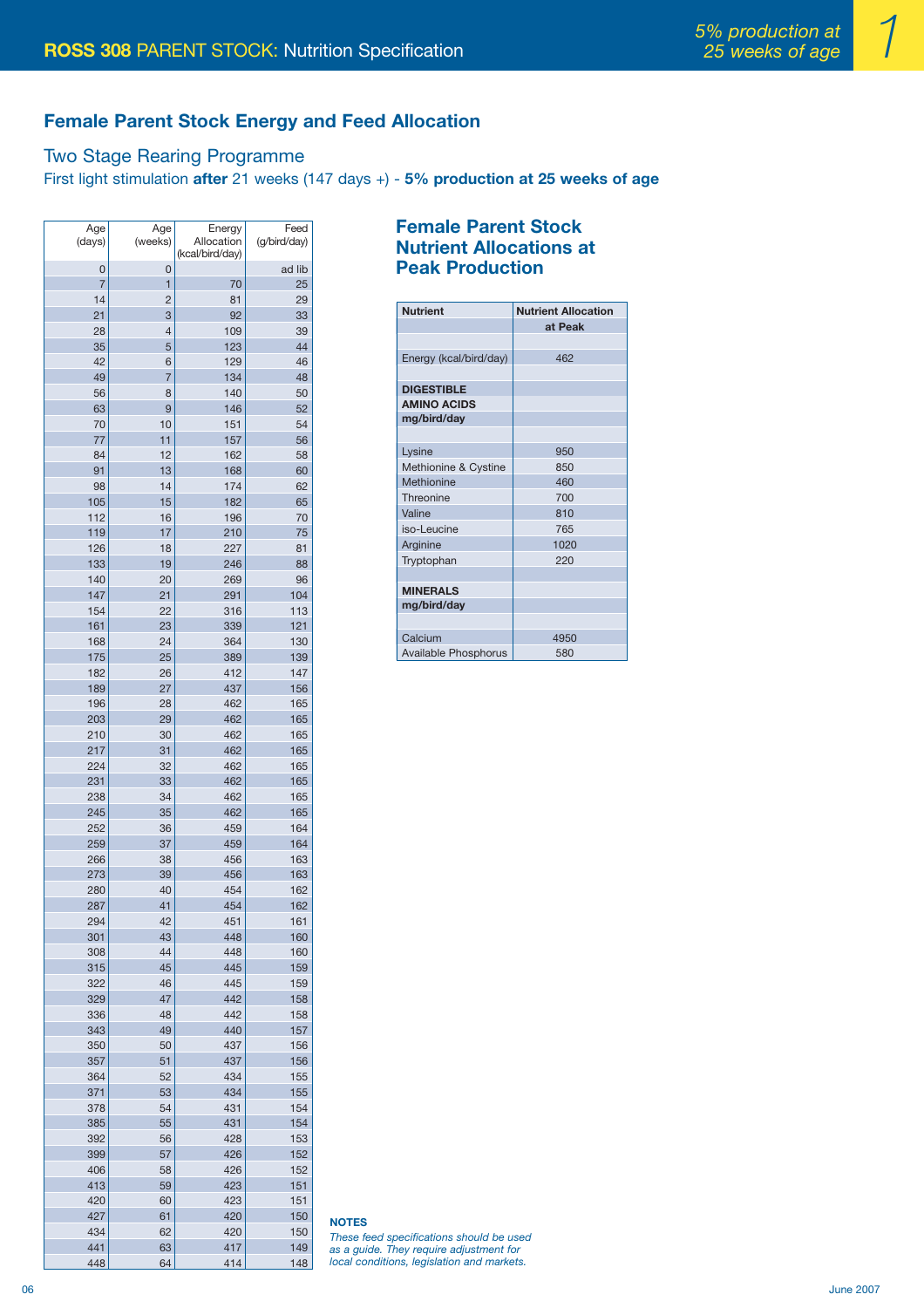#### **Male Parent Stock Energy and Feed Allocation**

#### Two Stage Rearing Programme

First light stimulation **after** 21 weeks (147 days +) - **5% production at 25 weeks of age**

| Age    | Age            | Energy          | Feed         |
|--------|----------------|-----------------|--------------|
| (days) | (weeks)        | Allocation      | (g/bird/day) |
|        |                | (kcal/bird/day) |              |
| 0      | 0              |                 | ad lib       |
| 7      | 1              | 73              | 26           |
| 14     | 2              | 101             | 36           |
| 21     | 3              | 123             | 44           |
| 28     | 4              | 151             | 54           |
| 35     | 5              | 171             | 61           |
| 42     | 6              | 185             | 66           |
| 49     | $\overline{7}$ | 188             | 67           |
| 56     | 8              | 190             | 68           |
| 63     | 9              | 196             | 70           |
| 70     | 10             | 204             | 73           |
| 77     | 11             | 210             | 75           |
| 84     | 12             | 216             | 77           |
| 91     | 13             | 221             | 79           |
| 98     | 14             | 230             | 82           |
| 105    | 15             | 235             | 84           |
| 112    | 16             | 246             | 88           |
| 119    | 17             | 260             | 93           |
| 126    |                |                 |              |
|        | 18             | 272             | 97           |
| 133    | 19             | 283             | 101          |
| 140    | 20             | 297             | 106          |
| 147    | 21             | 311             | 111          |
| 154    | 22             | 325             | 116          |
| 161    | 23             | 336             | 120          |
| 168    | 24             | 347             | 124          |
| 175    | 25             | 356             | 127          |
| 182    | 26             | 364             | 130          |
| 189    | 27             | 370             | 132          |
| 196    | 28             | 372             | 133          |
| 203    | 29             | 372             | 133          |
| 210    | 30             | 375             | 134          |
| 217    | 31             | 375             | 134          |
| 224    | 32             | 378             | 135          |
| 231    | 33             | 378             | 135          |
| 238    | 34             | 381             | 136          |
| 245    | 35             | 381             | 136          |
| 252    | 36             | 384             | 137          |
| 259    | 37             | 384             | 137          |
| 266    | 38             | 386             | 138          |
| 273    | 39             | 386             | 138          |
| 280    | 40             | 389             | 139          |
| 287    | 41             | 389             | 139          |
| 294    | 42             | 392             | 140          |
| 301    |                |                 |              |
| 308    | 43<br>44       | 392<br>395      | 140<br>141   |
| 315    |                | 395             | 141          |
|        | 45             |                 |              |
| 322    | 46             | 398             | 142          |
| 329    | 47             | 398             | 142          |
| 336    | 48             | 400             | 143          |
| 343    | 49             | 400             | 143          |
| 350    | 50             | 403             | 144          |
| 357    | 51             | 403             | 144          |
| 364    | 52             | 406             | 145          |
| 371    | 53             | 406             | 145          |
| 378    | 54             | 409             | 146          |
| 385    | 55             | 409             | 146          |
| 392    | 56             | 412             | 147          |
| 399    | 57             | 412             | 147          |
| 406    | 58             | 414             | 148          |
| 413    | 59             | 414             | 148          |
| 420    | 60             | 417             | 149          |
| 427    | 61             | 417             | 149          |
| 434    | 62             | 420             | 150          |
| 441    | 63             | 420             | 150          |

448 64 423 151

**NOTES**

*These feed specifications should be used as a guide. They require adjustment for local conditions, legislation and markets.*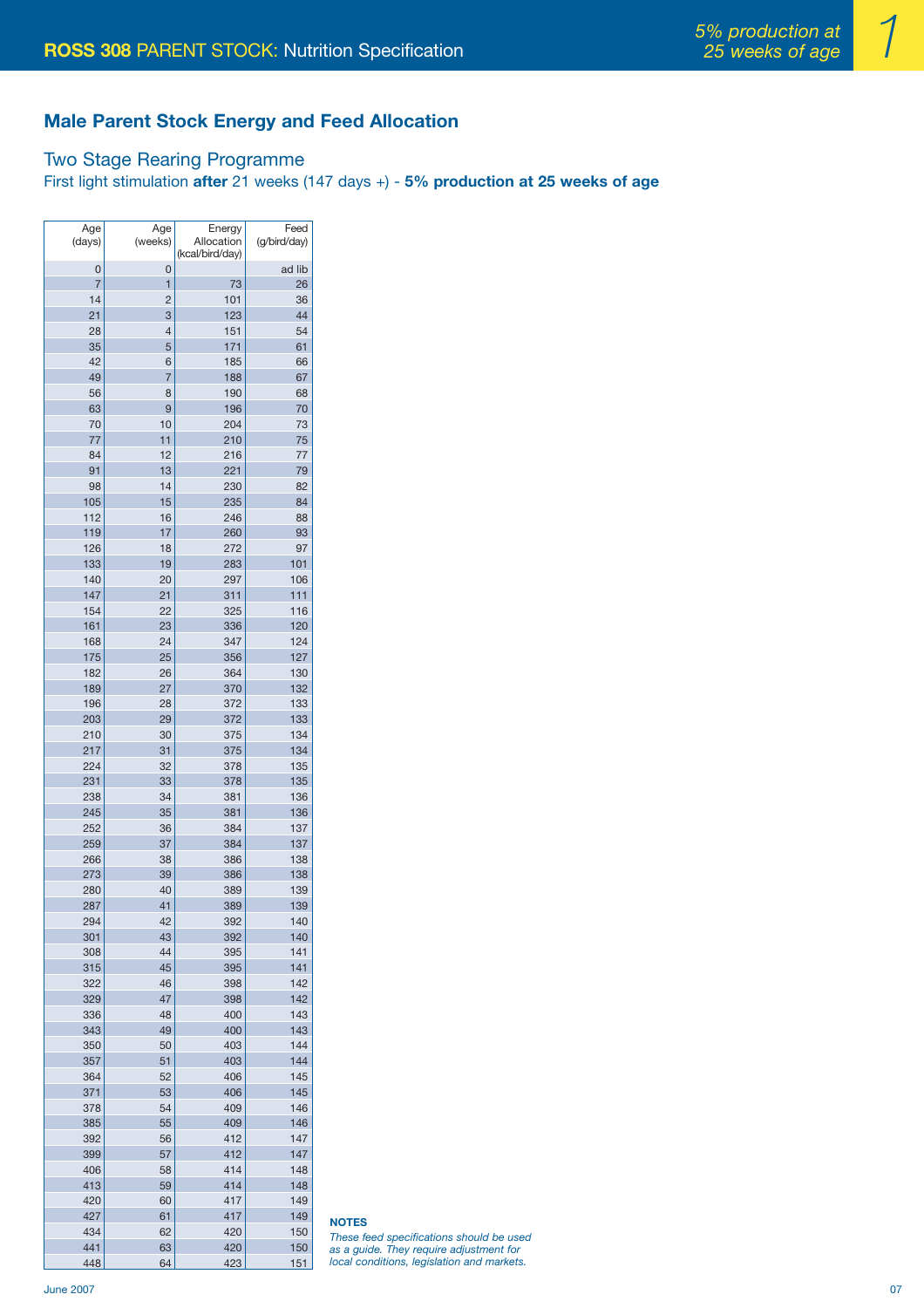

#### **To have 5% production at 23 weeks of age, with first light Section** 2 **or all is the 42** of the strimulation before 21 weeks (up to 146 days of age)

- **09 Example Female Parent Stock Nutrient Specifications** Section *2*
- 10 **Section 2** Female Parent Stock Energy and Feed Allocation
- 11 **Section 2** Male Parent Stock Energy and Feed Allocation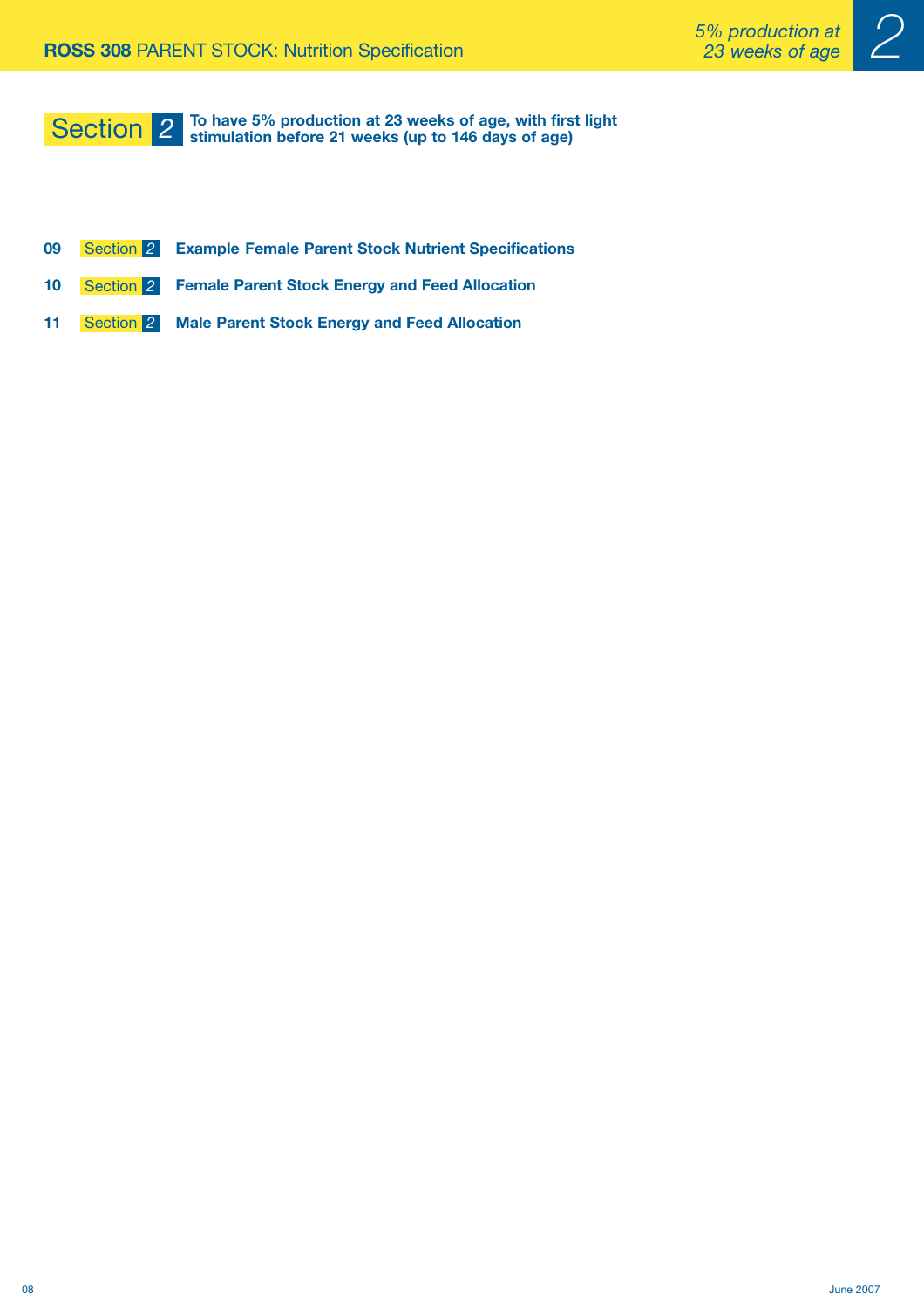

## **Example Female Parent Stock Nutrient Specifications**

#### Four Stage Rearing Programme\*

First light stimulation **before** 21 weeks (up to 146 days of age) – **5% production at 23 weeks of age**

|                             |           |                | Starter 1           | <b>Starter 2</b><br>Grower |                     | <b>Pre-Breeder</b>        |                     | <b>Breeder</b>    |                     |                                |                     |
|-----------------------------|-----------|----------------|---------------------|----------------------------|---------------------|---------------------------|---------------------|-------------------|---------------------|--------------------------------|---------------------|
| Age fed                     | days      |                | $0 - 20$            |                            | $21 - 41$           |                           | 42-104              | 105-5% production |                     | from 5% production             |                     |
| Energy per kg               | kcal      |                | 2800                |                            | 2800                |                           | 2600                | 2800              |                     | 2800                           |                     |
|                             | <b>MJ</b> |                | 11.7                |                            | 11.7                | 10.9                      |                     |                   | 11.7                |                                | 11.7                |
|                             |           |                |                     |                            |                     |                           |                     |                   |                     |                                |                     |
| <b>AMINO ACIDS*</b>         |           | <b>Total</b>   | Digest <sup>1</sup> | <b>Total</b>               | Digest <sup>1</sup> | <b>Total</b>              | Digest <sup>1</sup> | <b>Total</b>      | Digest <sup>1</sup> | <b>Total</b>                   | Digest <sup>1</sup> |
| Lysine                      | %         | 1.07           | 0.95                | 0.84                       | 0.75                | 0.62                      | 0.55                | 0.65              | 0.58                | 0.65                           | 0.58                |
| Methionine & Cystine        | %         | 0.83           | 0.74                | 0.68                       | 0.60                | 0.51                      | 0.46                | 0.56              | 0.50                | 0.58                           | 0.52                |
| Methionine                  | %         | 0.40           | 0.37                | 0.33                       | 0.30                | 0.25                      | 0.23                | 0.30              | 0.28                | 0.30                           | 0.28                |
| Threonine                   | $\%$      | 0.74           | 0.66                | 0.61                       | 0.54                | 0.46                      | 0.41                | 0.48              | 0.42                | 0.48                           | 0.42                |
| Valine                      | %         | 0.85           | 0.74                | 0.70                       | 0.61                | 0.53                      | 0.46                | 0.56              | 0.49                | 0.56                           | 0.49                |
| iso-Leucine                 | %         | 0.73           | 0.65                | 0.61                       | 0.54                | 0.47                      | 0.41                | 0.51              | 0.45                | 0.53                           | 0.46                |
| Arginine                    | %         | 1.14           | 1.03                | 0.93                       | 0.84                | 0.70                      | 0.63                | 0.71              | 0.64                | 0.69                           | 0.62                |
| Tryptophan                  | %         | 0.18           | 0.15                | 0.17                       | 0.14                | 0.14                      | 0.12                | 0.15              | 0.13                | 0.15                           | 0.13                |
|                             |           |                |                     |                            |                     |                           |                     |                   |                     |                                |                     |
| <b>Crude Protein</b>        | %         |                | 20.00               |                            | 18.00               |                           | 14.00               | 14.50-15.50       |                     |                                | 14.50-15.50         |
| <b>MINERALS*</b>            |           |                |                     |                            |                     |                           |                     |                   |                     |                                |                     |
| Calcium                     | %         |                | 1.00                |                            | 1.00                |                           | 0.90                |                   | 1.20                |                                | 3.00                |
| <b>Available Phosphorus</b> | %         |                | 0.45                |                            | 0.45                |                           | 0.35                |                   | 0.35                |                                | 0.35                |
| Sodium                      | $\%$      |                | $0.16 - 0.23$       |                            | $0.16 - 0.23$       |                           | $0.16 - 0.23$       |                   | $0.16 - 0.23$       |                                |                     |
| Chloride                    | %         |                | $0.16 - 0.23$       |                            | $0.16 - 0.23$       |                           | $0.16 - 0.23$       |                   | $0.16 - 0.23$       | $0.16 - 0.23$<br>$0.16 - 0.23$ |                     |
| Potassium                   | %         |                | $0.40 - 0.90$       |                            | $0.40 - 0.90$       |                           | $0.40 - 0.90$       |                   | $0.60 - 0.90$       |                                | $0.60 - 0.90$       |
|                             |           |                |                     |                            |                     |                           |                     |                   |                     |                                |                     |
| <b>ADDED TRACE</b>          |           |                |                     |                            |                     |                           |                     |                   |                     |                                |                     |
| <b>MINERALS PER KG</b>      |           |                |                     |                            |                     |                           |                     |                   |                     |                                |                     |
| Copper                      | mg        |                | 16                  |                            | 16                  |                           | 16                  |                   | 10                  |                                | 10                  |
| lodine                      | mg        |                | 1.25                |                            | 1.25                | 1.25                      |                     | 2.00              |                     | 2.00                           |                     |
| Iron                        | mg        |                | 40                  |                            | 40                  |                           | 40                  | 50                |                     |                                | 50                  |
| Manganese                   | mg        |                | 120                 |                            | 120                 |                           | 120                 |                   | 120                 |                                | 120                 |
| Selenium                    | mg        |                | 0.30                |                            | 0.30                |                           | 0.30                |                   | 0.30                |                                | 0.30                |
| Zinc                        | mg        |                | 100                 |                            | 100                 |                           | 100                 | 100               |                     | 100                            |                     |
| <b>ADDED VITAMINS</b>       |           | Wheat          | <b>Maize</b>        | Wheat                      | <b>Maize</b>        | Wheat                     | <b>Maize</b>        | Wheat             | Maize               | Wheat                          | <b>Maize</b>        |
| <b>PERKG</b>                |           | based          | based               | based                      | based               | based                     | based               | based             | based               | based                          | based               |
|                             |           | feed           | feed                | feed                       | feed                | feed                      | feed                | feed              | feed                | feed                           | feed                |
|                             |           |                |                     |                            |                     |                           |                     |                   |                     |                                |                     |
| Vitamin A                   | iu        | 11000          | 10000               | 11000                      | 10000               | 11000                     | 10000               | 12000             | 11000               | 12000                          | 11000               |
| Vitamin D3                  | iu        | 3500           | 3500                | 3500                       | 3500                | 3500                      | 3500                | 3500              | 3500                | 3500                           | 3500                |
| Vitamin E                   | iu        | 60             | 60                  | 60                         | 60                  | 45                        | 45                  | 100               | 100                 | 100                            | 100                 |
| Vitamin K (Menadione)       | mg        | 3              | 3                   | 3                          | 3                   | $\overline{2}$            | $\overline{2}$      | 5                 | 5                   | 5                              | 5                   |
| Thiamin (B1)                | mg        | 3              | 3                   | 3                          | 3                   | $\overline{2}$            | $\overline{c}$      | 3                 | 3                   | 3                              | 3                   |
| Riboflavin (B2)             | mg        | 6              | 6                   | 6                          | $\,6\,$             | $\sqrt{5}$                | $\sqrt{5}$          | 12                | 12                  | 12                             | 12                  |
| Nicotinic Acid              | mg        | 30             | 35                  | 30                         | 35                  | 25                        | 30                  | 50                | 55                  | 50                             | 55                  |
| Pantothenic Acid            | mg        | 13             | 15                  | 13                         | 15                  | 13                        | 15                  | 13                | 15                  | 13                             | 15                  |
| Pyridoxine (B6)             | mg        | $\overline{4}$ | 3                   | $\overline{4}$             | $\sqrt{3}$          | $\ensuremath{\mathsf{3}}$ | $\overline{c}$      | 5                 | $\overline{4}$      | 5                              | $\overline{4}$      |
| <b>Biotin</b>               | mg        | 0.20           | 0.15                | 0.20                       | 0.15                | 0.20                      | 0.15                | 0.30              | 0.25                | 0.30                           | 0.25                |
| Folic Acid                  | mg        | 1.50           | 1.50                | 1.50                       | 1.50                | 1.00                      | 1.00                | 2.00              | 2.00                | 2.00                           | 2.00                |
| Vitamin B12                 | mg        | 0.02           | 0.02                | 0.02                       | 0.02                | 0.02                      | 0.02                | 0.03              | 0.03                | 0.03                           | 0.03                |
| <b>MINIMUM</b>              |           |                |                     |                            |                     |                           |                     |                   |                     |                                |                     |
| <b>SPECIFICATION</b>        |           |                |                     |                            |                     |                           |                     |                   |                     |                                |                     |
|                             |           |                |                     |                            |                     |                           |                     |                   |                     |                                |                     |
| Choline per kg              | mg        |                | 1400                |                            | 1400                |                           | 1000                |                   | 1000                |                                | 1000                |
| Linoleic Acid               | $\%$      |                | 1.00                |                            | 1.00                |                           | 0.85                |                   | $1.20 - 1.50$       |                                | $1.20 - 1.50$       |

 $Diqest<sup>1</sup> = Diqestible$ 

*\* Energy base value. Nutrients should be factored accordingly when feeding differing energy values.*

#### **NOTES**

*These feed specifications should be used as a guide. They require adjustment for local conditions, legislation and markets.* 

*\*In some situations this programme can be used with flocks which receive their first light stimulation after 21 weeks of age, 147 days +.*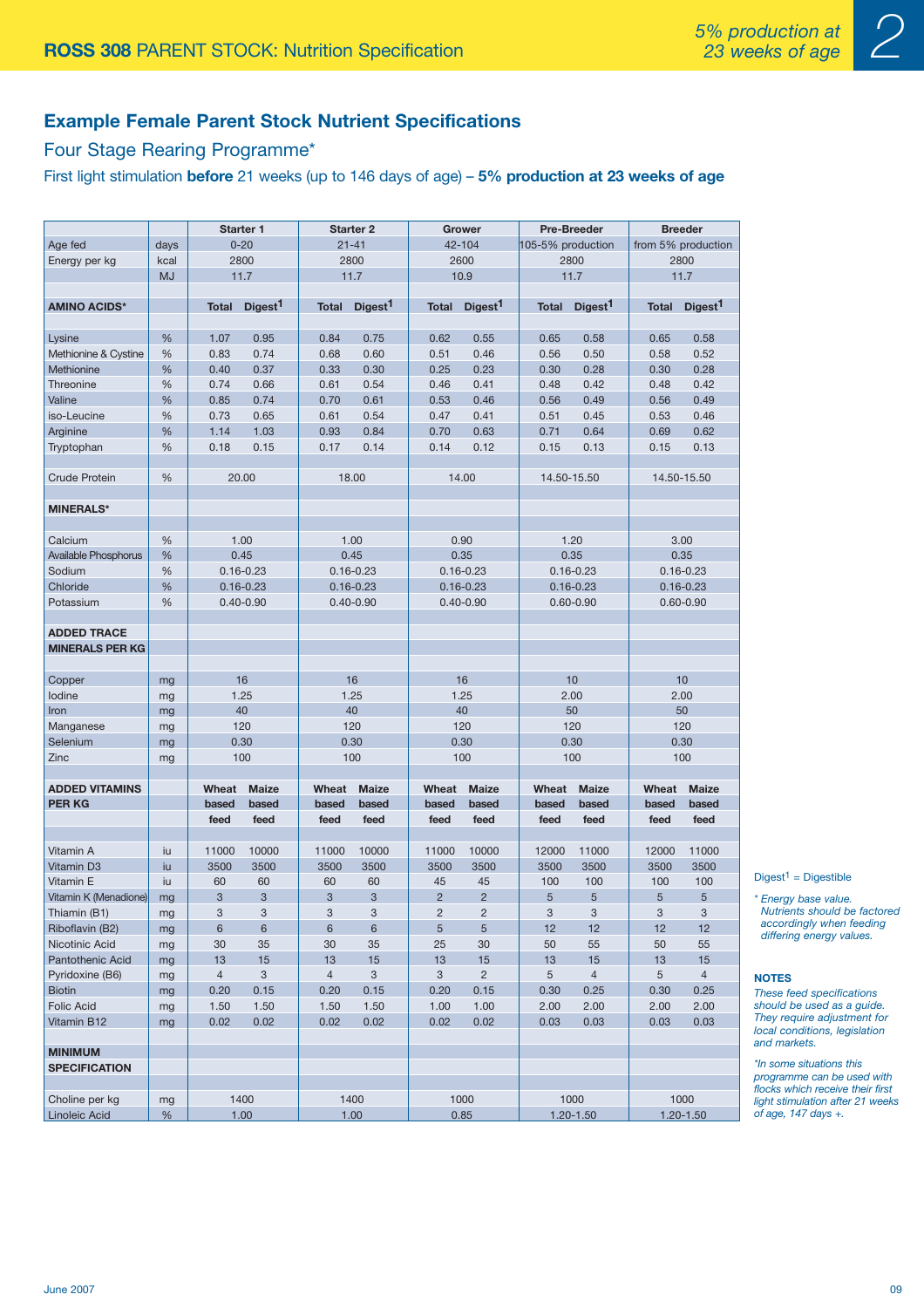

#### **Female Parent Stock Energy and Feed Allocation**

#### Four Stage Rearing Programme\*

First light stimulation **before** 21 weeks (up to 146 days of age) – **5% production at 23 weeks of age**

| Age<br>(days) | Age<br>(weeks) | Energy<br>Allocation | Feed<br>(g/bird/day) |
|---------------|----------------|----------------------|----------------------|
| 0             | 0              | (kcal/bird/day)      | ad lib               |
| 7             | 1              | 70                   | 25                   |
| 14            | 2              | 84                   | 30                   |
| 21            | 3              | 98                   | 35                   |
| 28            | 4              | 112                  | 40                   |
| 35            | 5              | 126                  | 45                   |
| 42            | 6              | 122                  | 47                   |
| 49            | 7              | 138                  | 53                   |
| 56            | 8              | 146                  | 56                   |
| 63            | 9              | 151                  | 58                   |
| 70            | 10             | 156                  | 60                   |
| 77            | 11             | 161                  | 62                   |
| 84            | 12             | 166                  | 64                   |
| 91            | 13             | 169                  | 65                   |
| 98<br>105     | 14<br>15       | 174<br>190           | 67<br>68             |
| 112           | 16             | 202                  | 72                   |
| 119           | 17             | 216                  | 77                   |
| 126           | 18             | 232                  | 83                   |
| 133           | 19             | 252                  | 90                   |
| 140           | 20             | 277                  | 99                   |
| 147           | 21             | 300                  | 107                  |
| 154           | 22             | 325                  | 116                  |
| 161           | 23             | 350                  | 125                  |
| 168           | 24             | 386                  | 138                  |
| 175           | 25             | 426                  | 152                  |
| 182           | 26             | 462                  | 165                  |
| 189           | 27             | 462                  | 165                  |
| 196           | 28             | 462                  | 165                  |
| 203           | 29             | 462                  | 165                  |
| 210           | 30             | 462                  | 165                  |
| 217           | 31             | 462                  | 165                  |
| 224           | 32             | 462                  | 165                  |
| 231<br>238    | 33<br>34       | 462<br>459           | 165<br>164           |
| 245           | 35             | 459                  | 164                  |
| 252           | 36             | 456                  | 163                  |
| 259           | 37             | 456                  | 163                  |
| 266           | 38             | 454                  | 162                  |
| 273           | 39             | 454                  | 162                  |
| 280           | 40             | 451                  | 161                  |
| 287           | 41             | 448                  | 160                  |
| 294           | 42             | 448                  | 160                  |
| 301           | 43             | 445                  | 159                  |
| 308           | 44             | 445                  | 159                  |
| 315           | 45             | 442                  | 158                  |
| 322           | 46             | 440                  | 157                  |
| 329           | 47             | 440                  | 157                  |
| 336<br>343    | 48             | 437<br>437           | 156<br>156           |
| 350           | 49<br>50       | 434                  | 155                  |
| 357           | 51             | 434                  | 155                  |
| 364           | 52             | 431                  | 154                  |
| 371           | 53             | 428                  | 153                  |
| 378           | 54             | 428                  | 153                  |
| 385           | 55             | 426                  | 152                  |
| 392           | 56             | 426                  | 152                  |
| 399           | 57             | 423                  | 151                  |
| 406           | 58             | 423                  | 151                  |
| 413           | 59             | 421                  | 150                  |
| 420           | 60             | 417                  | 149                  |
| 427           | 61             | 417                  | 149                  |
| 434           | 62             | 414                  | 148                  |

#### **Female Parent Stock Nutrient Allocations at Peak Production**

| <b>Nutrient</b>        | <b>Nutrient Allocation</b> |
|------------------------|----------------------------|
|                        | at Peak                    |
|                        |                            |
| Energy (kcal/bird/day) | 462                        |
|                        |                            |
| <b>DIGESTIBLE</b>      |                            |
| <b>AMINO ACIDS</b>     |                            |
| mg/bird/day            |                            |
|                        |                            |
| Lysine                 | 950                        |
| Methionine & Cystine   | 850                        |
| Methionine             | 460                        |
| Threonine              | 700                        |
| Valine                 | 810                        |
| iso-Leucine            | 765                        |
| Arginine               | 1020                       |
| Tryptophan             | 220                        |
|                        |                            |
| <b>MINERALS</b>        |                            |
| mg/bird/day            |                            |
|                        |                            |
| Calcium                | 4950                       |
| Available Phosphorus   | 580                        |

#### **NOTES**

*These feed specifications should be used as a guide. They require adjustment for local conditions, legislation and markets.*

*\*In some situations this programme can be used with flocks which receive their first light stimulation after 21 weeks of age, 147 days +.*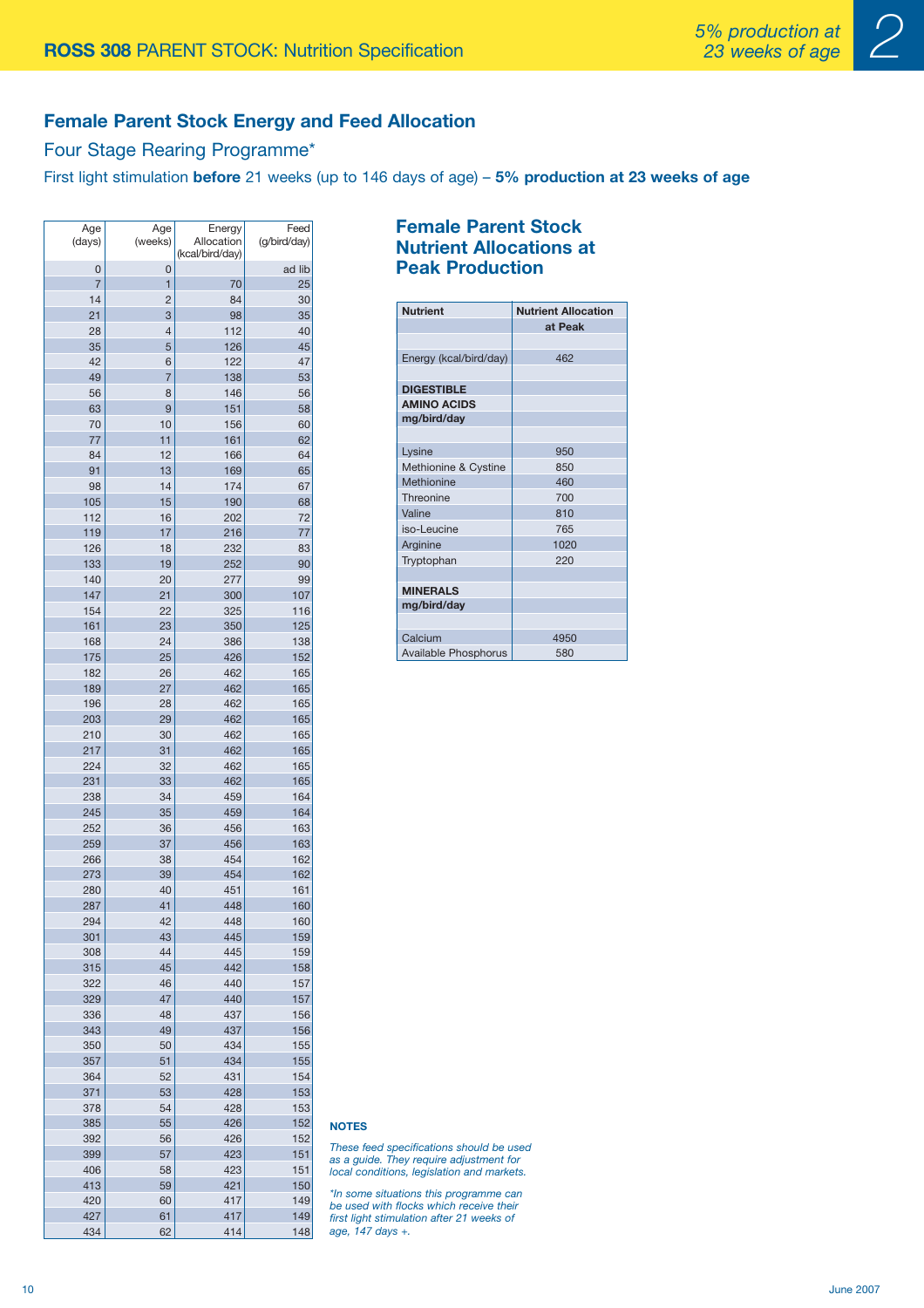

#### **Male Parent Stock Energy and Feed Allocation**

#### Four Stage Rearing Programme\*

First light stimulation **before** 21 weeks (up to 146 days of age) – **5% production at 23 weeks of age**

| Age<br>(days)  | Age<br>(weeks)      | Energy<br>Allocation | Feed<br>(g/bird/day) |
|----------------|---------------------|----------------------|----------------------|
|                |                     | (kcal/bird/day)      |                      |
| 0              | 0                   |                      | ad lib               |
| $\overline{7}$ | 1                   | 73                   | 26                   |
| 14             | 2                   | 101                  | 36                   |
| 21             | 3<br>$\overline{4}$ | 123<br>151           | 44<br>54             |
| 28<br>35       | 5                   | 171                  | 61                   |
| 42             | 6                   | 172                  | 66                   |
| 49             | 7                   | 174                  | 67                   |
| 56             | 8                   | 182                  | 70                   |
| 63             | 9                   | 187                  | 72                   |
| 70             | 10                  | 195                  | 75                   |
| 77             | 11                  | 200                  | 77                   |
| 84             | 12                  | 205                  | 79                   |
| 91             | 13                  | 211                  | 81                   |
| 98             | 14                  | 218                  | 84                   |
| 105            | 15                  | 241                  | 86                   |
| 112            | 16                  | 266                  | 95                   |
| 119            | 17                  | 274                  | 98                   |
| 126            | 18                  | 283                  | 101                  |
| 133            | 19                  | 297                  | 106                  |
| 140<br>147     | 20<br>21            | 316<br>336           | 113<br>120           |
| 154            | 22                  | 353                  | 126                  |
| 161            | 23                  | 364                  | 130                  |
| 168            | 24                  | 370                  | 132                  |
| 175            | 25                  | 372                  | 133                  |
| 182            | 26                  | 372                  | 133                  |
| 189            | 27                  | 375                  | 134                  |
| 196            | 28                  | 375                  | 134                  |
| 203            | 29                  | 378                  | 135                  |
| 210            | 30                  | 378                  | 135                  |
| 217            | 31                  | 381                  | 136                  |
| 224            | 32                  | 381                  | 136                  |
| 231            | 33                  | 384                  | 137                  |
| 238            | 34                  | 384                  | 137                  |
| 245            | 35                  | 386                  | 138                  |
| 252<br>259     | 36<br>37            | 386<br>389           | 138<br>139           |
| 266            | 38                  | 389                  | 139                  |
| 273            | 39                  | 392                  | 140                  |
| 280            | 40                  | 392                  | 140                  |
| 287            | 41                  | 395                  | 141                  |
| 294            | 42                  | 395                  | 141                  |
| 301            | 43                  | 398                  | 142                  |
| 308            | 44                  | 398                  | 142                  |
| 315            | 45                  | 400                  | 143                  |
| 322            | 46                  | 400                  | 143                  |
| 329            | 47                  | 403                  | 144                  |
| 336            | 48                  | 403                  | 144                  |
| 343            | 49                  | 406<br>406           | 145                  |
| 350<br>357     | 50<br>51            | 409                  | 145<br>146           |
| 364            | 52                  | 409                  | 146                  |
| 371            | 53                  | 412                  | 147                  |
| 378            | 54                  | 412                  | 147                  |
| 385            | 55                  | 414                  | 148                  |
| 392            | 56                  | 414                  | 148                  |
| 399            | 57                  | 417                  | 149                  |
| 406            | 58                  | 417                  | 149                  |
| 413            | 59                  | 420                  | 150                  |
| 420            | 60                  | 420                  | 150                  |
| 427            | 61                  | 423                  | 151                  |
| 434            | 62                  | 423                  | 151                  |

#### **NOTES**

*These feed specifications should be used as a guide. They require adjustment for local conditions, legislation and markets.*

*\*In some situations this programme can be used with flocks which receive their first light stimulation after 21 weeks of age, 147 days +.*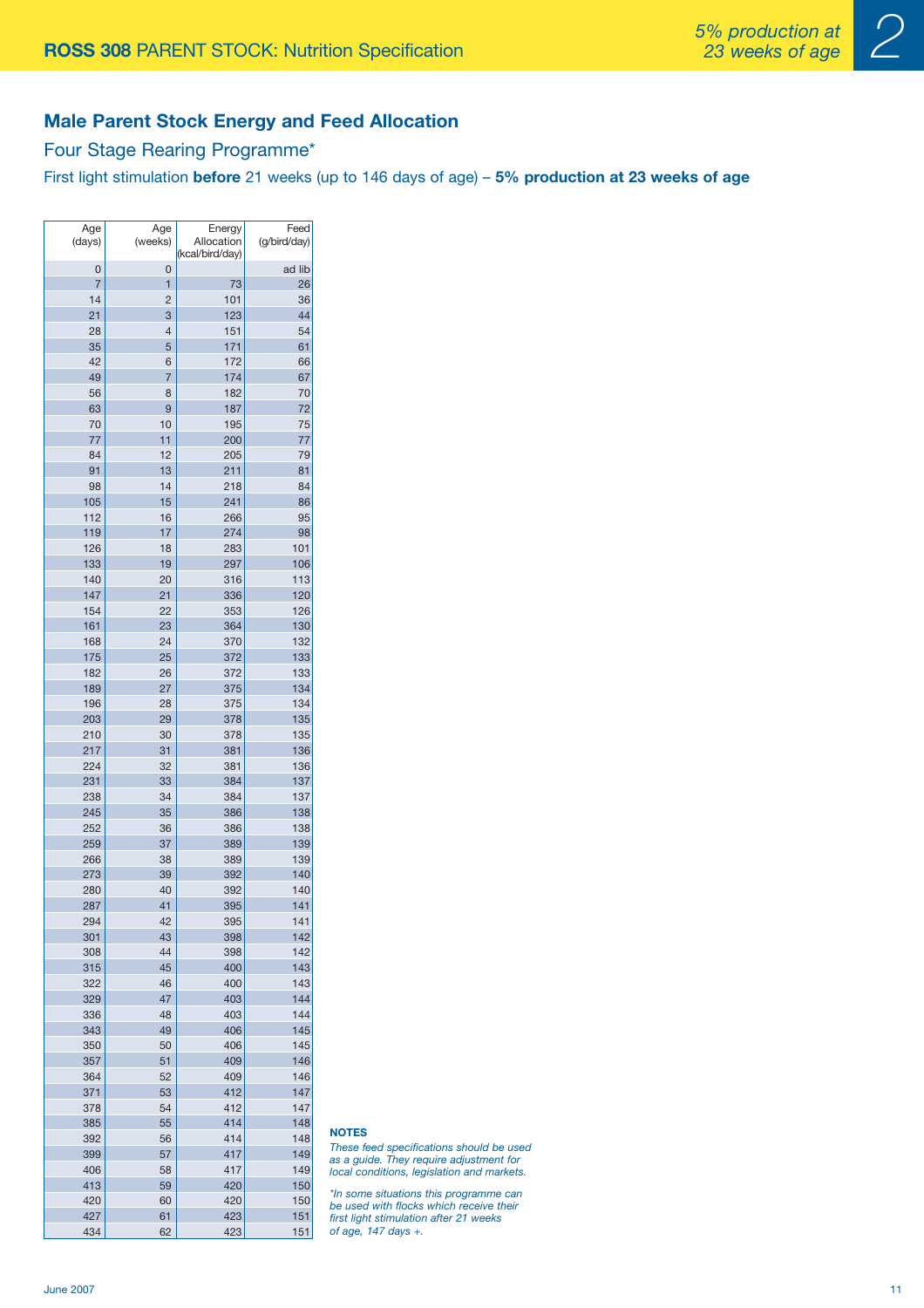#### **Example Male Parent Stock Nutrient Specifications**

The following male feed specification can be used for adult parent stock males for both pre- and post-21 week light stimulation. Feed allocation will be determined by male bodyweight and condition and should follow the guidelines for males previously described.

| <b>Crude Protein</b>   | %         | $12 - 14$      |                     |  |
|------------------------|-----------|----------------|---------------------|--|
| Energy per kg:         | kcal      | 2600-2800      |                     |  |
|                        | <b>MJ</b> | 10.9-11.7      |                     |  |
|                        |           |                |                     |  |
| <b>AMINO ACIDS*</b>    |           | <b>Total</b>   | Digest <sup>1</sup> |  |
|                        |           |                |                     |  |
| Lysine                 | %         | $0.45 - 0.55$  | $0.40 - 0.49$       |  |
| Methionine & Cystine   | %         | $0.38 - 0.46$  | $0.34 - 0.41$       |  |
| Methionine             | %         | $0.16 - 0.22$  | $0.15 - 0.20$       |  |
| Threonine              | %         | $0.36 - 0.46$  | $0.32 - 0.40$       |  |
| Valine                 | %         | $0.48 - 0.58$  | $0.42 - 0.50$       |  |
| iso-Leucine            | %         | $0.40 - 0.51$  | $0.35 - 0.45$       |  |
| Arginine               | %         | $0.61 - 0.72$  | $0.55 - 0.65$       |  |
| Tryptophan             | %         | $0.10 - 0.17$  | $0.09 - 0.15$       |  |
|                        |           |                |                     |  |
| <b>MINERALS*</b>       |           |                |                     |  |
|                        |           |                |                     |  |
| Calcium                | %         | $0.8 - 1.2$    |                     |  |
| Available Phosphorus   | %         |                | $0.3 - 0.4$         |  |
| Magnesium              | %         | $0.05 - 0.10$  |                     |  |
| Sodium                 | %         | $0.16 - 0.23$  |                     |  |
| Chloride               | %         | $0.16 - 0.23$  |                     |  |
| Potassium              | %         | $0.40 - 0.75$  |                     |  |
|                        |           |                |                     |  |
| <b>ADDED TRACE</b>     |           |                |                     |  |
| <b>MINERALS PER KG</b> |           |                |                     |  |
|                        |           |                |                     |  |
| Copper                 | mg        | 10             |                     |  |
| lodine                 | mg        | $\overline{2}$ |                     |  |
| Iron                   | mg        | 50             |                     |  |
| Manganese              | mg        |                | 120                 |  |
| Zinc                   | mg        |                | 100                 |  |
| Selenium               | mg        | 0.3            |                     |  |
|                        |           |                |                     |  |
| <b>ADDED VITAMINS</b>  |           | Wheat          | <b>Maize</b>        |  |
| <b>PERKG</b>           |           | based          | based               |  |
|                        |           | feed           | feed                |  |
| Vitamin A              | iu        | 12000          | 11000               |  |
| Vitamin D <sub>3</sub> | iu        | 3500           | 3500                |  |
| Vitamin E              | iu        | 100            | 100                 |  |
| Vitamin K (Menadione)  | mg        | 5              | 5                   |  |
| Thiamin (B1)           | mg        | 3              | 3                   |  |
| Riboflavin (B2)        | mg        | 12             | 12                  |  |
| Nicotinic Acid         | mg        | 50             | 55                  |  |
| Pantothenic Acid       | mg        | 13             | 15                  |  |
| Pyridoxine (B6)        | mg        | 5              | 4                   |  |
| <b>Biotin</b>          | mg        | 0.30           | 0.25                |  |
| <b>Folic Acid</b>      | mg        | $\overline{2}$ | $\overline{2}$      |  |
| Vitamin B12            | mg        | 0.03           | 0.03                |  |
|                        |           |                |                     |  |
| <b>MINIMUM</b>         |           |                |                     |  |
| <b>SPECIFICATION</b>   |           |                |                     |  |
| Choline per kg         | mg        |                | 1000                |  |
| Linoleic Acid          | $\%$      | $0.80 - 1.20$  |                     |  |

 $Digest<sup>1</sup> = Digestible$ 

*\* Energy base value. Nutrients should be factored accordingly when feeding differing energy values.*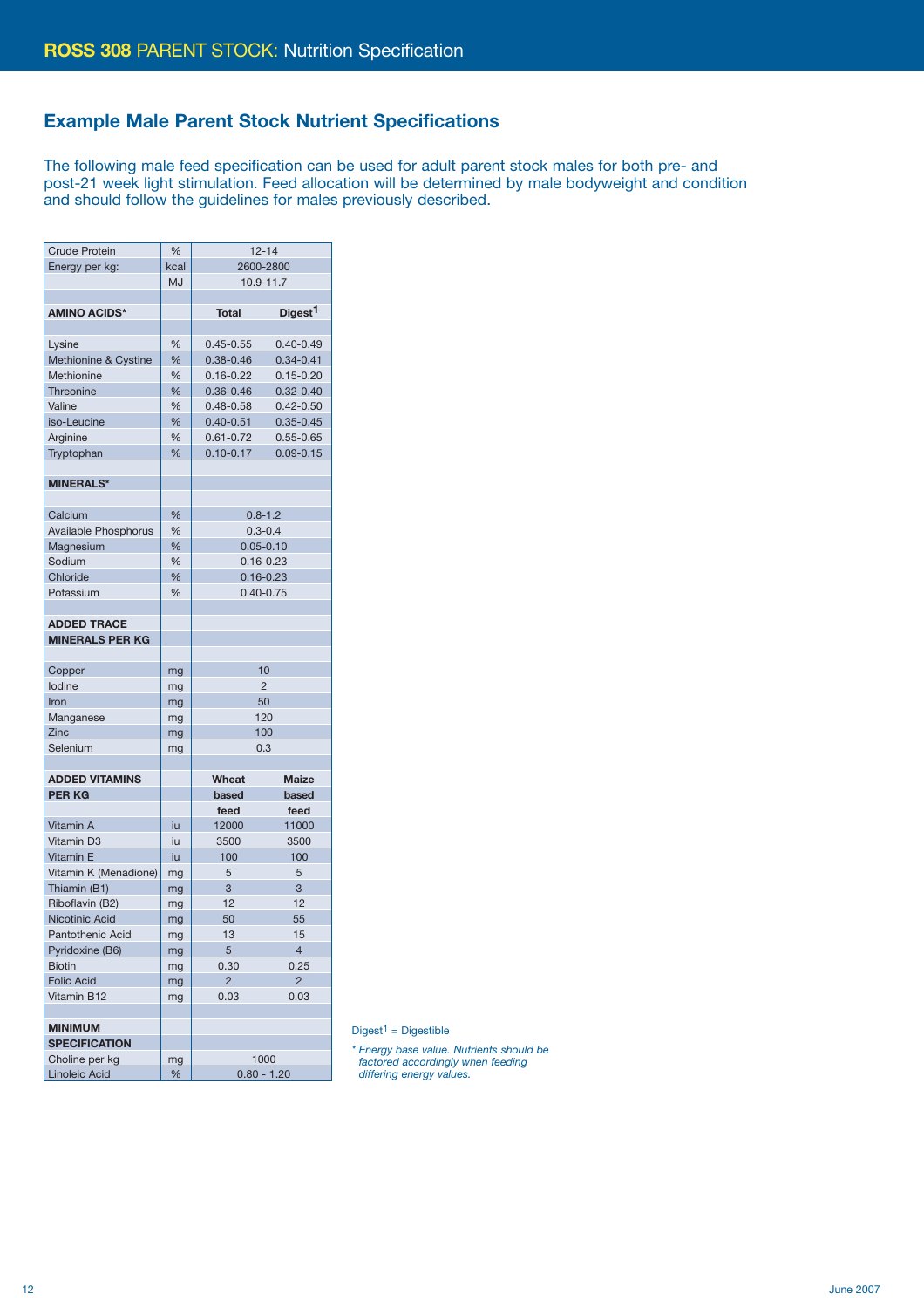## **Notes**

| . |
|---|
|   |
|   |
|   |
|   |
|   |
|   |
|   |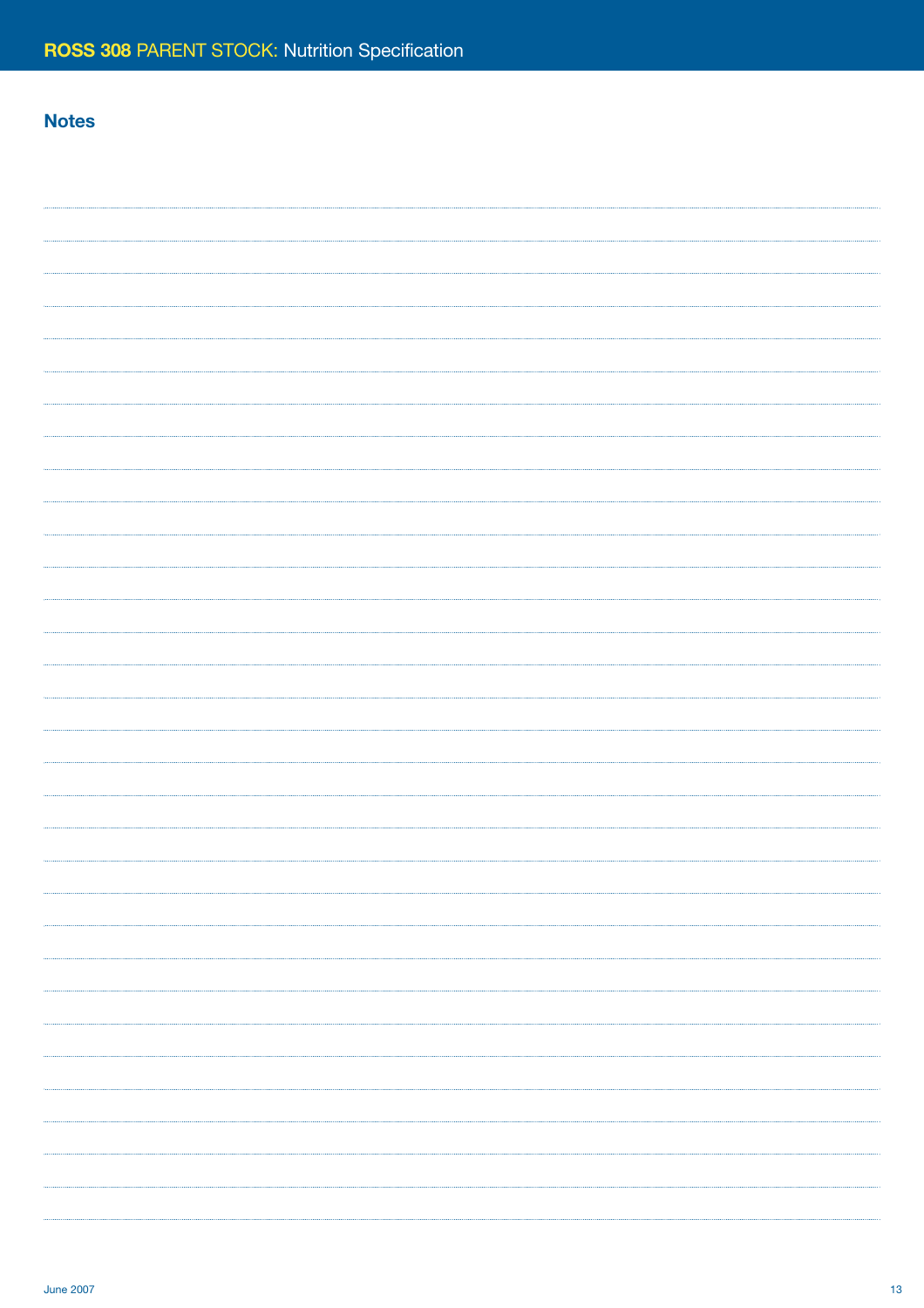## **Notes**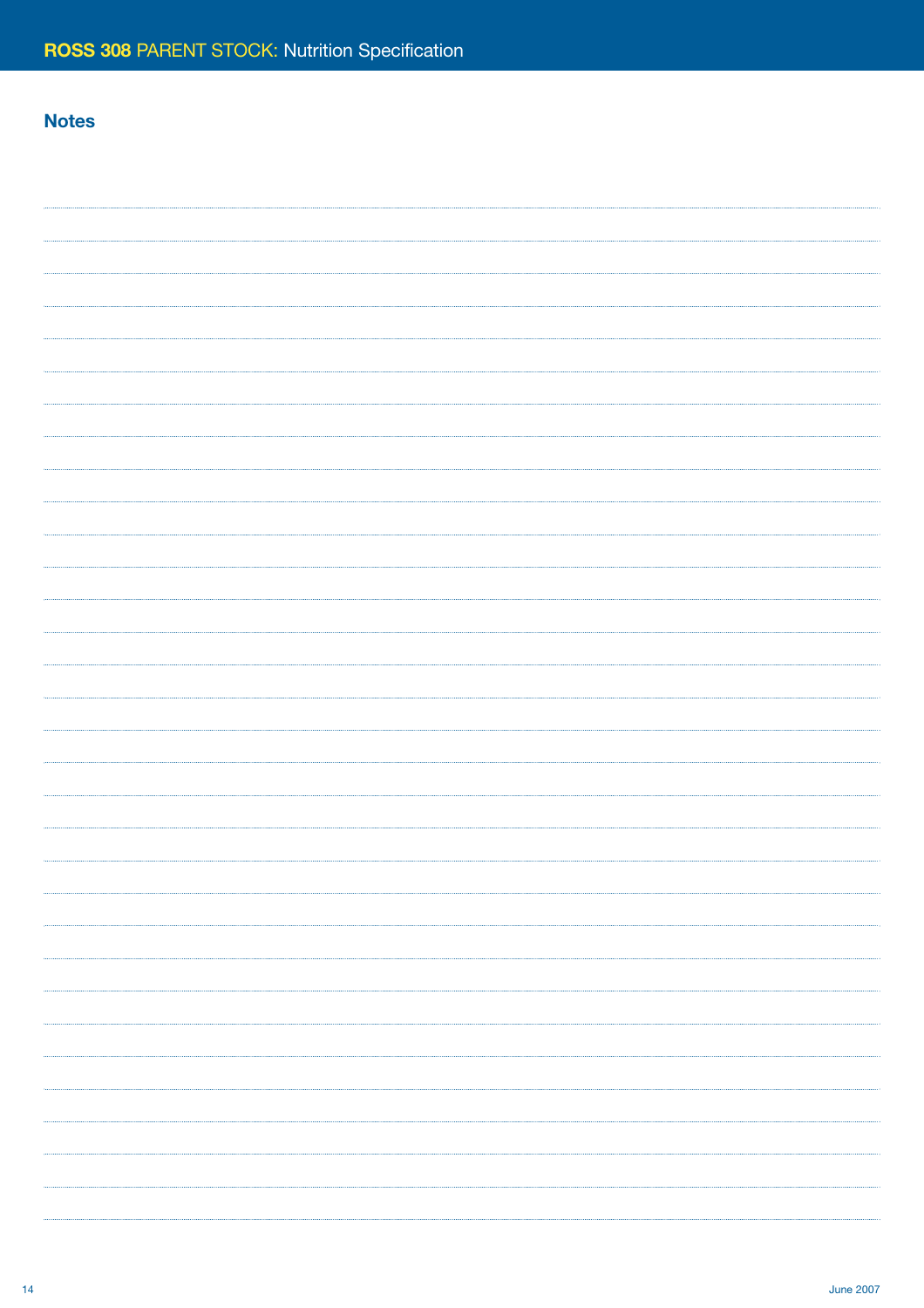## **Notes**

| . |
|---|
|   |
|   |
|   |
|   |
|   |
|   |
|   |
|   |